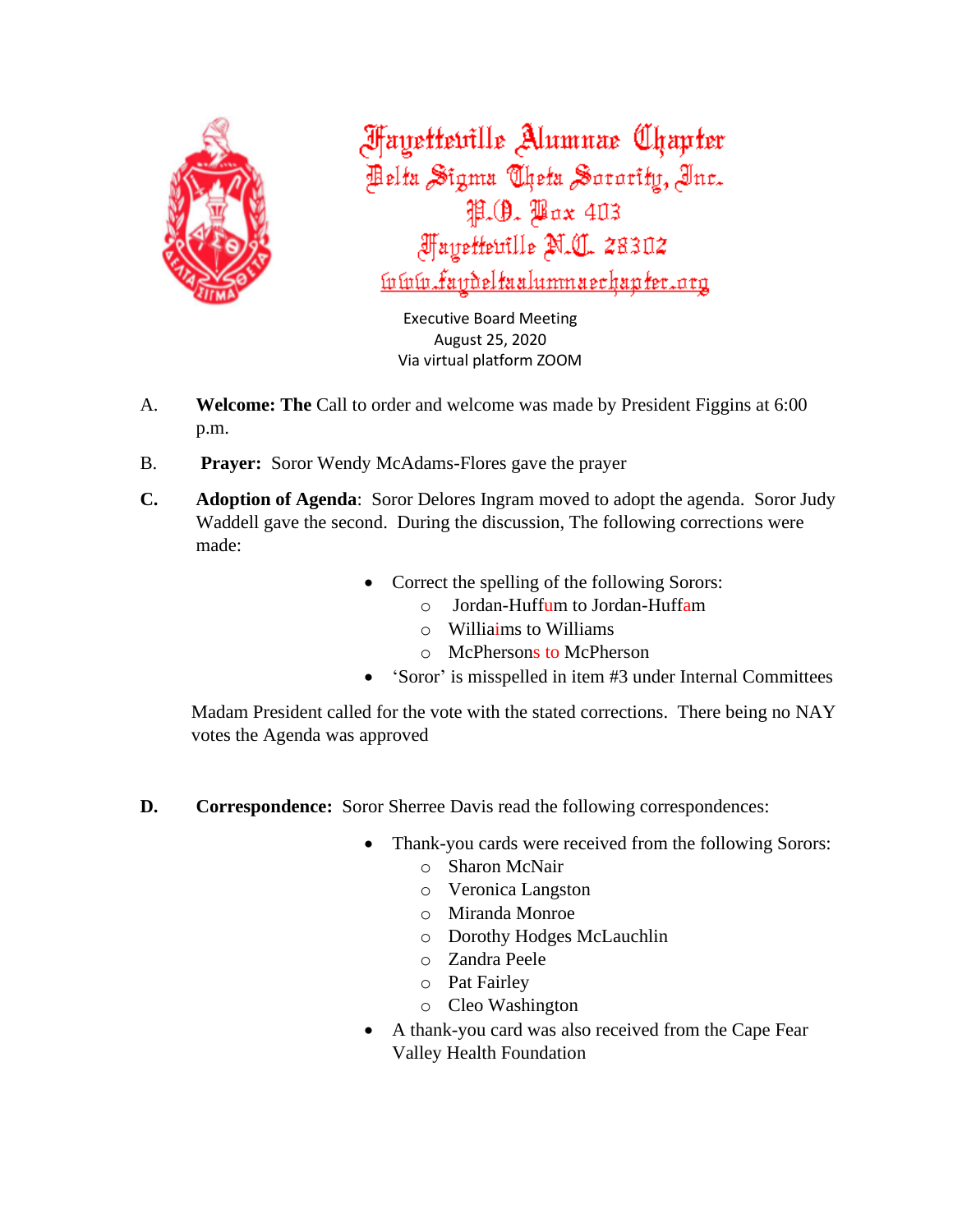- **E. Financial Secretary's Report:** Soror Toni Moore read the Financial Secretary's Report for June. The report is for information only
- **F. Treasurer's Report:** Soror Jerial Bogan read the June Treasurer's Report for the Wells Fargo and First Horizon accounts. The report was for information only.

### **G. Committee Reports:**

### **i. Five-Point Programmatic Thrust**

- **1. Economic Development:** Soror Keisha Allen is the new Thrust chair**-** NO REPORT
	- 1. **Adopt-a-Site-Soror Miller-Bernard:** Soror Miller-Bernard gave the following report:

Our area is the Freedom Trail. The trail is dedicated to Veterans and Prisoners of War (POW) and stretches across Rowan Park into neighborhoods along Haymount Hill. We are responsible for cleaning the area that stretches along the corridor which runs beside the park across from the NC Veterans Park and Airborne & amp; Special Operations Museum (ASOM).

Date and time of clean up forthcoming.

**2. Foster Care Initiative:** Madam President stated that this committee does not have a chair. She is asking for a Soror to step up to chair this important initiative.

### **2. Educational Development-Soror M. Monroe**

**1. Arts and Letters-Soror Robinson:** Soror Monroe read the following report from the Arts and Letters Committee:

> The Arts and Letters committee did not hold a regular meeting in August. Through group texts we agreed on the following:

**1.** Goals and plans for the 2020-21 sorority year which were forward to 1st Vice President Soror Miranda Monroe. **2.** The use of the ZOOM platform for the Red Velvet Book Club discussions and the conference call will be used for monthly meetings.

**3.** The first book selection for Red Velvet Book Club is THE VANISHING HALF by Bret Bennett. The book discussion for this selection is Thursday, October 8 at 6 p.m. and will be led by Soror Rene' Corders using Zoom. A flyer will be emailed to the chapter to invite them and community guests.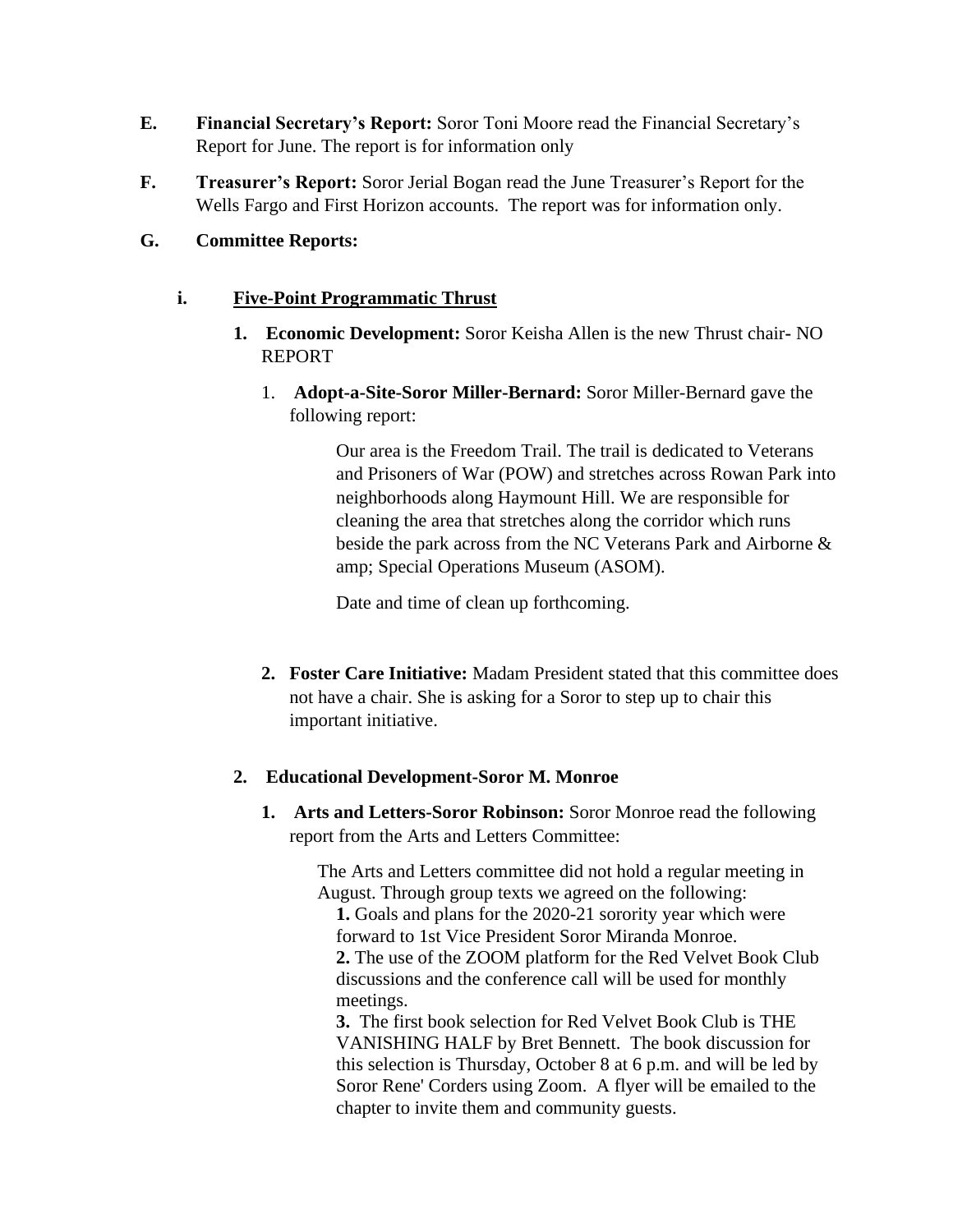**4**. The next meeting by conference call will be held on Thursday, September 17 at 6 p.m.

- **2. Delta Academy-Soror Graham:** NO REPORT
- **3. Delta GEMS-Soror Jordan:** NO REPORT
- **4. Princess-Soror Bullard:** Soror Delores Ingram stated NO REPORT
- **5. Cinderella's Closet-Soror Jerial Bogan:** Soror Bogan reported

Cheers to Macy's at Cross Creek Mall for donating 200 Prom Gowns and outerwear dress-up merchandise to the Fayetteville Alumnae Delta Foundation and the Fayetteville Alumnae Chapter, Delta Sigma Theta Sorority, Incorporated.

A CHEER announcement will be sent to the Fayetteville Observer to be placed in the "CHEERS and JEERS" section.

- **3. International Awareness and Involvement-Soror Ware:** Soror Ware stated that there was NO REPORT and announced that the first meeting will be Thursday, August 27, 2020
- **4. Physical and Mental-Health-Soror McNair** NO REPORT

**Healthy Lifestyles-Soror Jordan-Huffam:** Soror Jordan-Huffam reported: Since Cross Creek Mall has changed opening hours, the committee may need to search other places for exercising. The mall is not opening until 10:30 a.m. for walking. This time may be too late for those who prefer an earlier walking time. Updated information will be announced.

**5. Political Awareness and Involvement-Soror Coaxum**

**Social Action-Soror Coaxum:** Soror Coaxum gave the following report:

During the month of August, committee members participated in the following 2020 census activities:

• Car caravan with Nakiya Smith 2020 Cumberland Co. Complete Count Coordinator and others on 8/7/2020 (Sorors Amanda Williams, Nadine Miller-Bernard, Vivian Melvin-Salas, and Meta Coaxum) from Old Wilmington Rd., Langdon St., Jasper St. to Ruth St., Spring Lake; 8/14/2020- door-todoor canvassing at Murchison Townhouse and Stanton Arms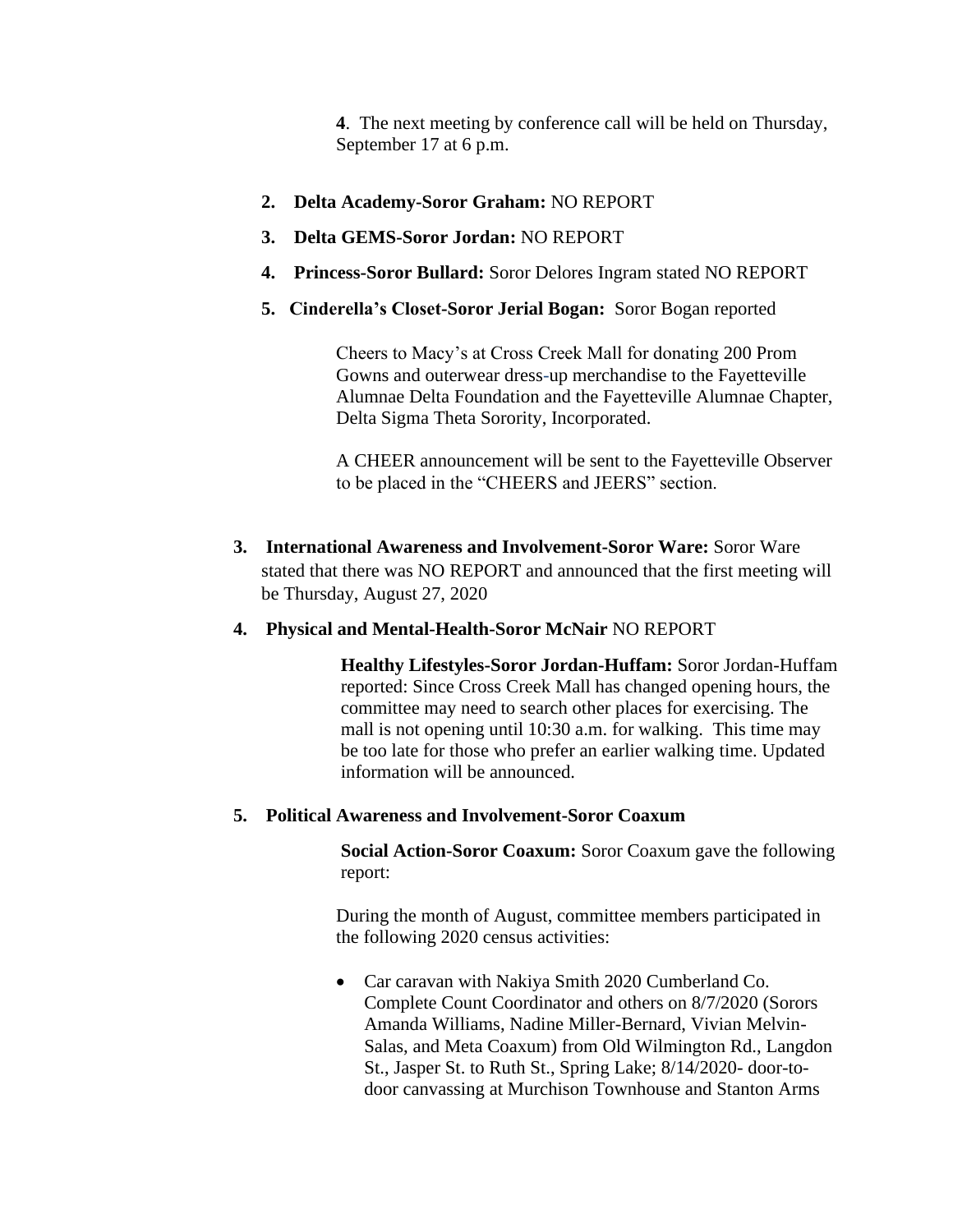apartment complex (Sorors Amanda Williams, Nadine Miller Bernard, Meta Coaxum); and Nakiya Smith.

- Delivered 2020 census coloring books/crayons to the following daycare centers: (Meta Coaxum) 8/10-12/2020) Pre K center on Shaw Rd; Ruby's Place child Care on Murchison; Aretha's Little M&M Childcare on Cumberland Rd; and New Beginnings Academy and Youth Development Center on Hope Mills Rd.
- Asian American 2020 census swag materials (6/22-23/2020) and 8/12/2020-(Meta Coaxum) to: Sun Super Market, Inc. on Santa Fe Dr.; Vietnamese Restaurant on Yadkin Rd.; and Sheila Korean Restaurant at Santa Fe Plaza.

The FAC/DST/ Social Action committee is a coalition partner with Fayetteville Branch of NAACP's HK on J (Historic Thousands on Jones Street People's Assembly). Sorors Amanda Williams and Meta Coaxum have been attending the monthly virtual meetings and a part of the Political Action committee that developed a GOTV (Get Out The Vote) 'What's on the Ballot' presentation. It is out on YouTube 8/23/2020. Please visit youtube@NCNAACP-Fayetteville and share.

The committee continues to plan for our Virtual Candidates' Forum (Soror Carmela McKeller-Smith is the lead). The dates are:

Sept. 8-Judicial Candidates

Sept. 22-NC Senate Candidates

Sept. 24-Public Instruction/CC School Board Candidates

Oct. 6-US House of Representative Candidates

Oct 8-NC House districts 42 & 43

Oct 13-NC House districts 44 & 45

### **ii. Program Planning and Development-Soror Monroe:** NO REPORT

#### **iii. Internal Committees**

**1. Nominating-Soror Williams:** Soror Amanda Williams made the following report: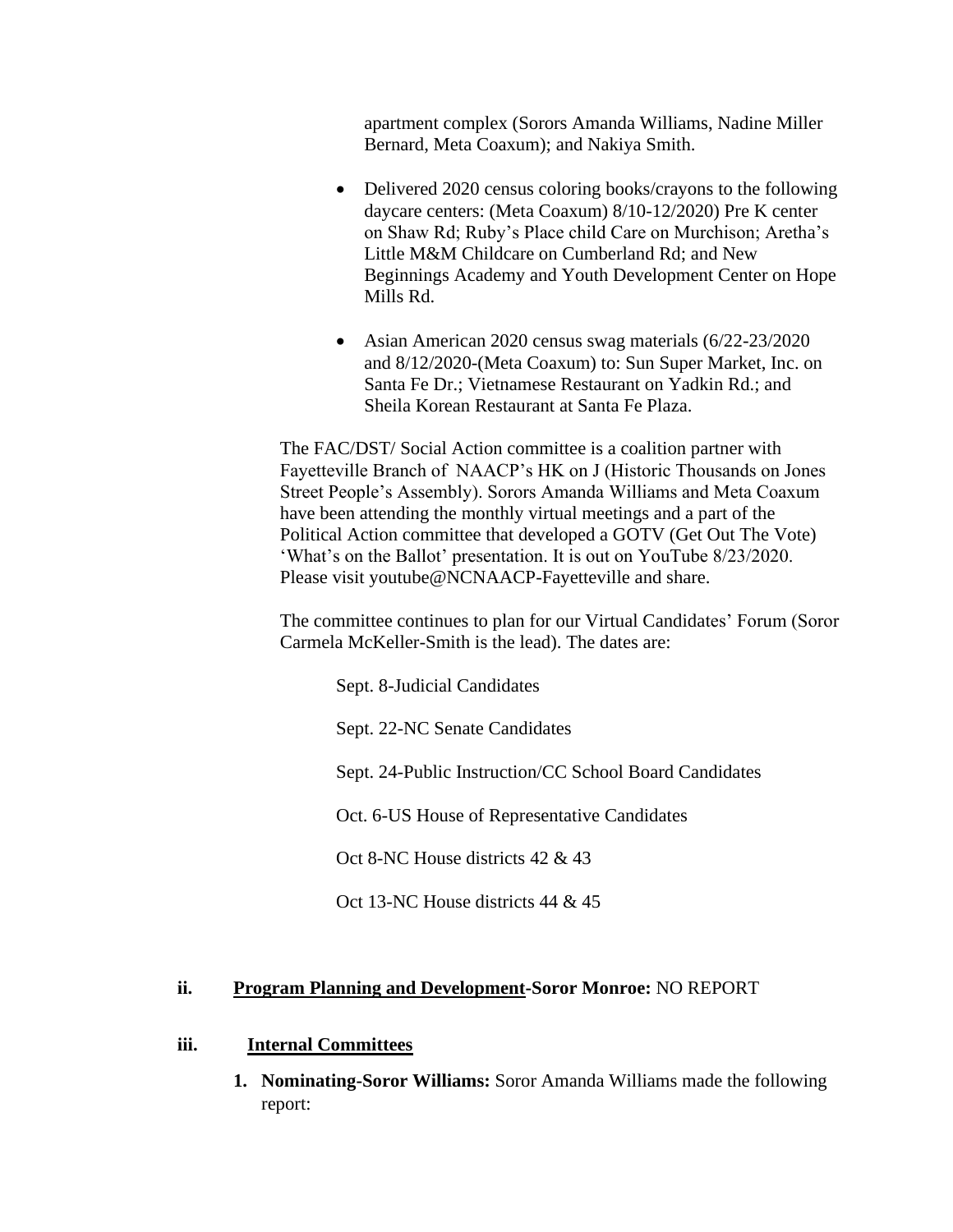The Nominating Committee met on Thursday, August 20, 2020, at 7:00 p.m. by Zoom. Soror Bettie Burton has been identified as an alternate should a committee member not be able to serve. The committee reviewed the draft 2020-2021 Nominations Timeline, FAC Policies & Procedures (June 12, 2020), and the Electronic Nominating Voting Guide for Chapters. Soror Amanda Williams will send the Nominations and Elections Webinar presentation to all committee members. The goal is to ensure that we are prepared for the nomination process.

### **Voting**

The committee discussed voting electronically for elections and membership intake. New guidelines for electronic voting were shared with our chapter president. Madam President requested that the nominations chair become familiar with the guidelines. The document was shared with the nominations committee members. The committee members discussed Article XIII: Membership Intake Policies, Section 1. B. (pg. 40). It states, "The Chapter shall provide a 10-day written notification through the United States Postal Service to its members when voting to proceed or not to proceed with membership intake. According to our policies and procedures, members must receive written notification by Wednesday, September 2, 2020. \*\*Soror Willie Johnson noted that item D in that section adds: email and /or postal.

#### **Electronic Call for Nominations**

Amanda Williams conducted a test of the electronic Nomination Application developed using Goggle doc. Sorors DeLisa Crosby and Veronica Langston confirmed that they received the Nomination Application. Maxine Martin and Bettie Burton did not receive the application. Amanda will send another test of the application. She will talk with Soror Willie Johnson to ensure the delivery of the application to all financial members in November 2020.

#### **Campaigning Requirements**

Committee members reviewed Section 2. 3 (Campaigning) under Article IX: Nominations, Elections, and Voting Processes. According to our policies and procedures, candidates may campaign by speaking at the Meet the Candidate Forum in May, with a one page flyer in the Meet the Candidate Forum area, and a profile of the candidate in the Chapter's newsletter, FACE, that is disseminated to each member. If we use what is currently written in the P&P, neither candidates nor their designees will be able to contact chapter members by email or telephone to solicit votes. If we want to allow candidates to campaign as such, we will have to bring a motion before the chapter for a vote.

Committee meetings will be held on the first Monday of the month. Our next meeting is Monday, September 7, 2020, at 7:00 p.m. by Zoom.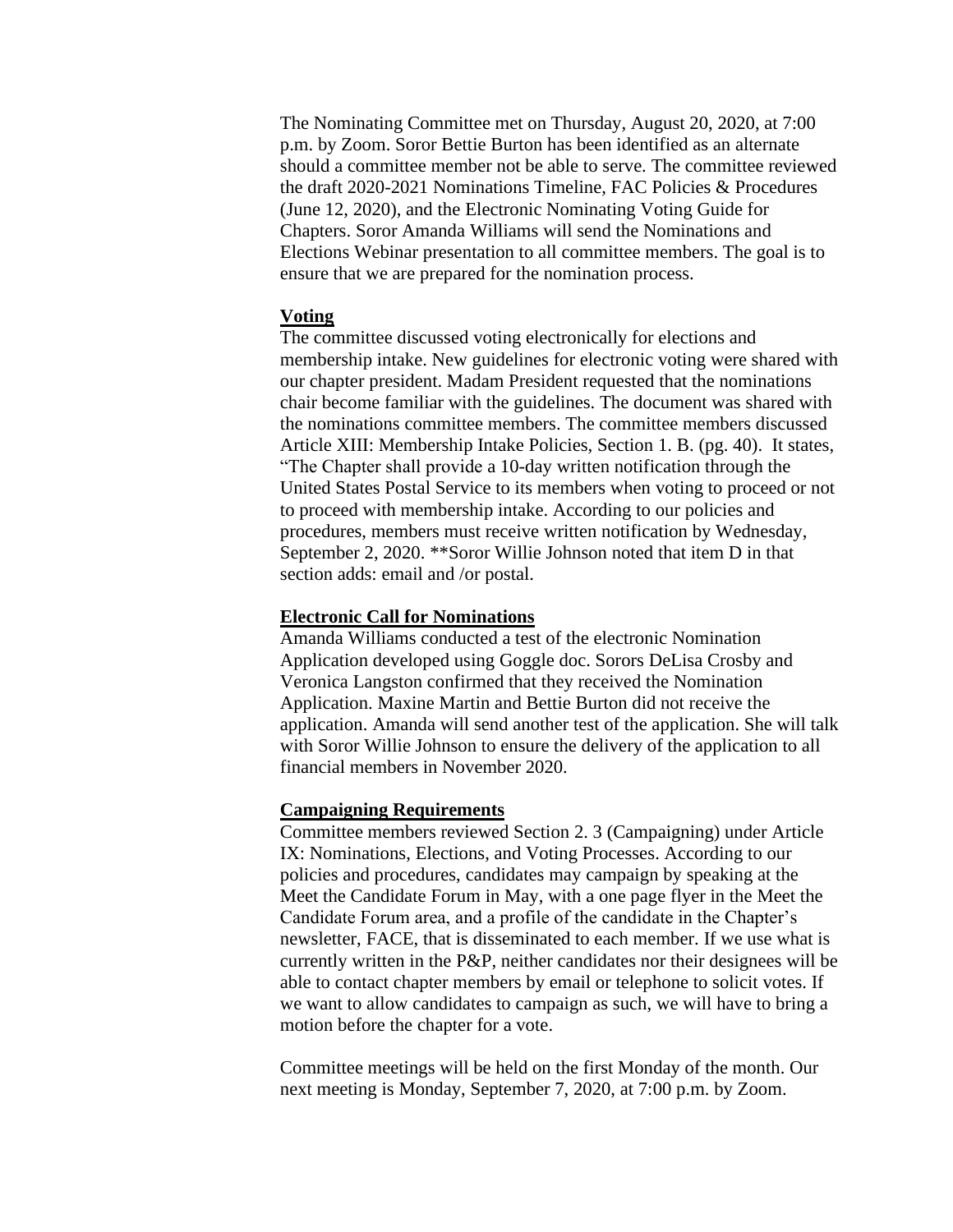**2. Communications/IT-Soror Johnson:** Soror Willie Johnson's report is as follows :

**1**. Zoom IDs will be setup based on the requests received. The chapter has a total of 10 Licenses. \*\*\* During discussion the following committees will be considered for one of the licenses: Hospitality, Social Action, Educational Development (committees will contact Thrust Chair for the link), Economic Development, Finance, International Awareness and Involvement and Membership. Final determination will be made by the committee.

**2**. Elections Runner – launching test ballot Tuesday 8/25/20 for two days; 20 voters. We will be voting at the September meeting on Membership Intake using Election Runner. The official list of financial members and email address from the Red Zone will be used.

**It is vital that Sorors have their name and email address updated via the Member Portal/Sisters Only section of the National Website in order for information to be correct when the list is uploaded. This is being used as our official chapter roster.**

### **3. Delta Emergency Response-Soror Wright:** NO REPORT

**4. Finance-Soror Bogan:** Soror Bogan read the following report:

**Red Zone Update**: Encourage chapter members to update personal information in her Profile in the Red Zone: name, email address, mailing address and telephone number.

**July 23-August 20, 2020** Update regarding the Fayetteville Alumnae Chapter's investment with Cumberland Community Foundation, Incorporated: The Finance Committee is working on guidelines and fund agreement for the Scholarship Endowment Fund investment. Target date for initial presentation is September 2020.

**July 2020-Submission of Vouchers:** Provided vouchers and envelopes to committee chairs to ease some of the stress for submitting vouchers for reimbursement or payment to businesses for items purchased or service rendered during this pandemic.

**5. Fundraising-Soror Miller-Bernard** Soror Judy Waddell reported for the committee:

The committee corresponded via email on Thursday, August 20, 2020. Several donations have been received from Sorors, in support of the Donation Tree. Monthly reminders will be sent via email. The committee is still working on the use of the PayPal option.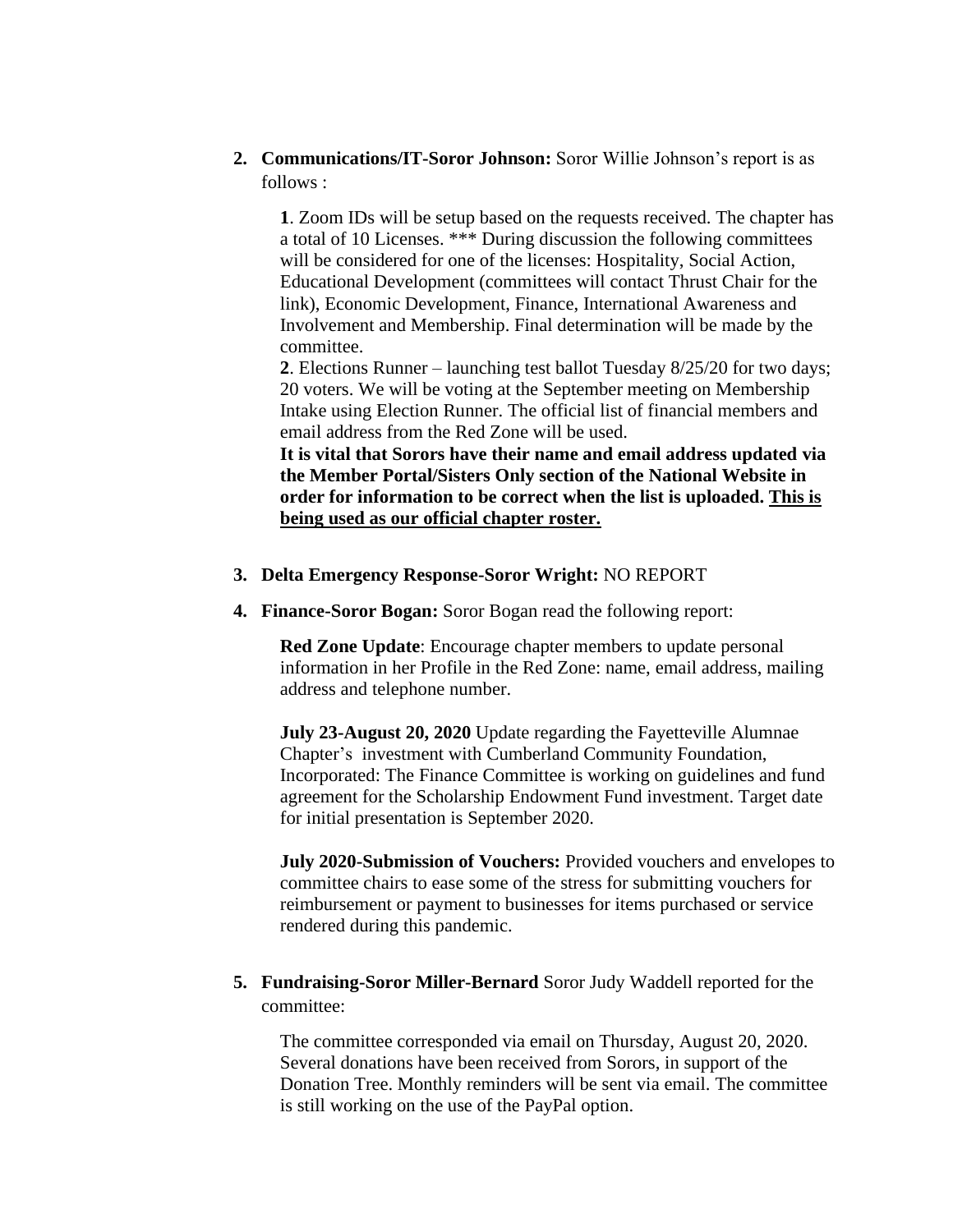**6. Habitat for Humanity-Soror Gray:** Soror LaTiki Gray gave the following information:

**New Business**: At this time, Fayetteville Area Habitat for Humanity cannot provide future upcoming volunteering events for construction, as officials are observing the COVID-19 on a day to day and monthly basis. The safety of our community and welfare of our Sorors is of utmost importance.

**Current Available Opportunities at Habitat ReStore:** Volunteers are needed at the Habitat Restore, which brings in over \$300,000 per year to fund our housing projects! Volunteers are needed to help with merchandise cleaning and organization, customer assistance, and unloading donations.

- Dates: Sat, September 26, 2020; October 24, 2020
- Time:  $9 \text{ AM} 1 \text{ PM} (4 \text{ hours})$  (

**Exception: November 7, 2020 11 AM - 5 PM)** 

- 10 Slots Available
- Where: 3833 Bragg Blvd. Fayetteville, NC 28303
- TIME: 9am-1pm
- ORIENTATION: An orientation is no longer required for new ReStore volunteers.

REQUIRED TRAINING: Visit: https://hfhaffiliateinsurance.com/ to access an online ReStore training course. Follow the instructions to access the course and select the course "ReStore Safety & Loss Control."

- **7. Historian-Soror Graham:** NO REPORT
- **8. Hospitality-Soror McAdams-Flores:** Soror Wendy McAdams-Flores reported the following:
	- **Card Rotation** Committee members signed up for a month or two to assist with sending out Hospitali0ty Cards.
	- **Cards sent out to the following Sorors from May - August:** *The process:* Soror Flores *will begin to cc: every committee member when the initial email is sent out to the President. Soror Flores is encouraging every hospitality member to send a card out, along with the designated hospitality committee member scheduled for that month.*
		- o Soror Geraldine Stevens lost her brother on 05/25/2020.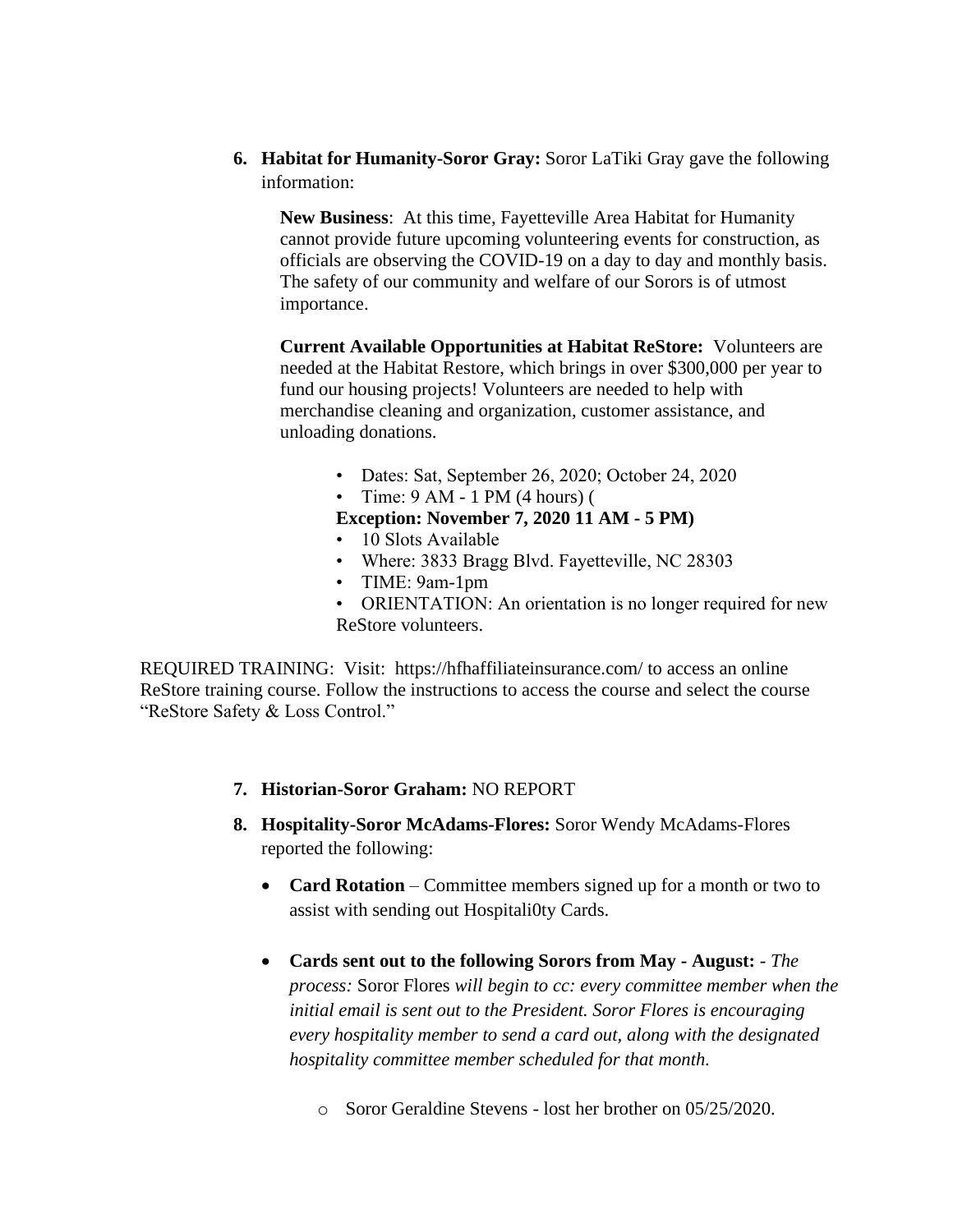- o Soror Pat Fairley lost her brother 06/14/2020.
- o Soror Janice Robison- husband was admitted to the hospital on June 17, 2020.
- o Soror Miranda Monroe lost her mother on 06/19/20.
- o Soror Awilda Graham was in the hospital in Delaware for kidney stones on 06/20/20.
- o Soror Barbara Nubin daughter was admitted to the hospital in June 2020.
- o Soror Shawnta' Cummings husband was admitted to the hospital on 06/23/20.
- o Soror Cleo Washington lost her sister on 06/25/20.
- o Soror Zandra Peele had surgery at the end of June 2020.
- o Soror Virginia Askew Jarmond suffered a stroke on July 15, 2020 and later passed away on July 22, 2020. Soror Jarmond was the pass President of Fayetteville Alumnae – 1989-1991.
- o Soror Sharon McNair lost her sister on July 17, 2020.
- o Soror Olivia Graham son-in-law passed away on July 21, 2020.
- o Soror Veronica Langston had surgery on 07/28/20.
- o Soror Christina Washington husband was admitted to the hospital with COVID-19 on 07/30/20.
- o Soror Allie Wiggins lost her brother on August 4, 2020.
- o Soror Nadine Miller-Bernard lost her Uncle on August 7, 2020.
- o Soror Clara Wilson lost her niece on August 8, 2020 from complications of COVID-19.
- o Soror Jackie Sherrod lost her Aunt on August 11, 2020.
- o Soror Betty Herron -surgery on Friday, August 21, 2020.

# *Soror McAdams-Flores asked for Prayers for strength and peace for all Sorors during this time.*

- **Custom Chapter Hospitality Cards** Customized/Standardized cards are being designed to use for this sorority year. Soror Paula Frank has been working on this project. We will also check with Soror Jackie Sherrod, to get an accurate listing of Sorors who are not able to attend our Zoom Chapter Meetings. We will send a card every three months to those Sorors we are missing at our meetings. **We will mail out a Missing Your Soror Card!** Sorors, if you know of someone please contact the hospitality committee.
- **Retreat** Hospitality will host a retreat for the committee on Thursday, **October 15, 2020 from 6:30 pm – 7:30 pm.** A North Jersey Alumnae Chapter Member from NJ will conduct the retreat via Zoom. Madam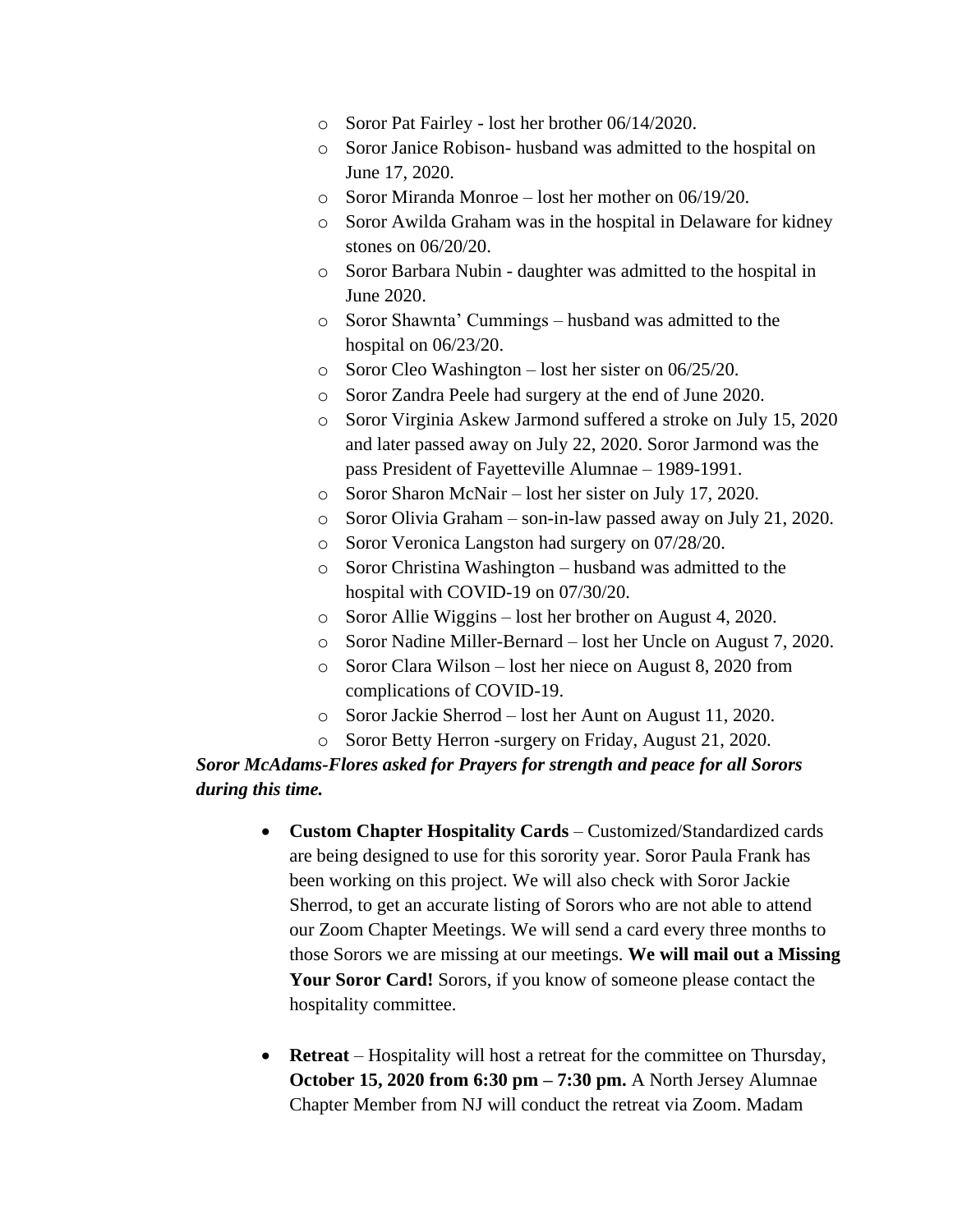President already approved the retreat. **The theme is:** Renewing our minds and spirit during the pandemic.

• **Hospitality Meetings** – Communication will be conducted with committee members via email and by texting. Meetings will only be held if needed.

### **9. Internal Audit-Soror Freeman:** NO REPORT

- **10. Membership-Soror Graham:** Soror Awilda Graham read the following committee report:
	- 1. FAC Annual Retreat: Due to Covid-19, we were unable to plan a getaway retreat as we had intended. This year's annual retreat was held virtually, on August 15th. The attendance was good. The agenda was informative. The games were fun.
	- 2. Delta Dear Luncheon: On Saturday, August 22, 2020, the FAC Chapter held a Delta Dear Drive-Thru Celebration, honoring our chapter's Delta Dears. We had a really good turnout. Almost 50 Sorors paraded through the Order of the Tents parking lot, in their cars wearing their Delta Bling and Paraphernalia. Photo opts were made available to all. The personalized gift was a big hit. More than 20 more Sorors met me Tuesday, August 25, 2020 at the MiCasita Restaurant, to pick up their gift. If you were unable to pick up your gift, please get in touch with me, so that we can make arrangements to do so.
	- 3. Thank you to the membership committee for their hard work and participation in making this event the enjoyable outing that it was. An extra special thank you goes out to Soror LaTiki Gray for her splendid work on getting the tumblers done.
	- 4. Due to Covid-19 guidelines, we were unable to host our annual Delta Dear Luncheon. Plans are already underway for this year's luncheon.
	- 5. Please. If you are a Delta Dear or know that you will become a Delta Dear by the end of this sorority year, make sure that we have your name on our list. We do not want to exclude you from future activities.
	- 6. The membership committee will hold their regular meetings on Wednesdays prior to the Tuesday Executive Board meetings. Location TBA.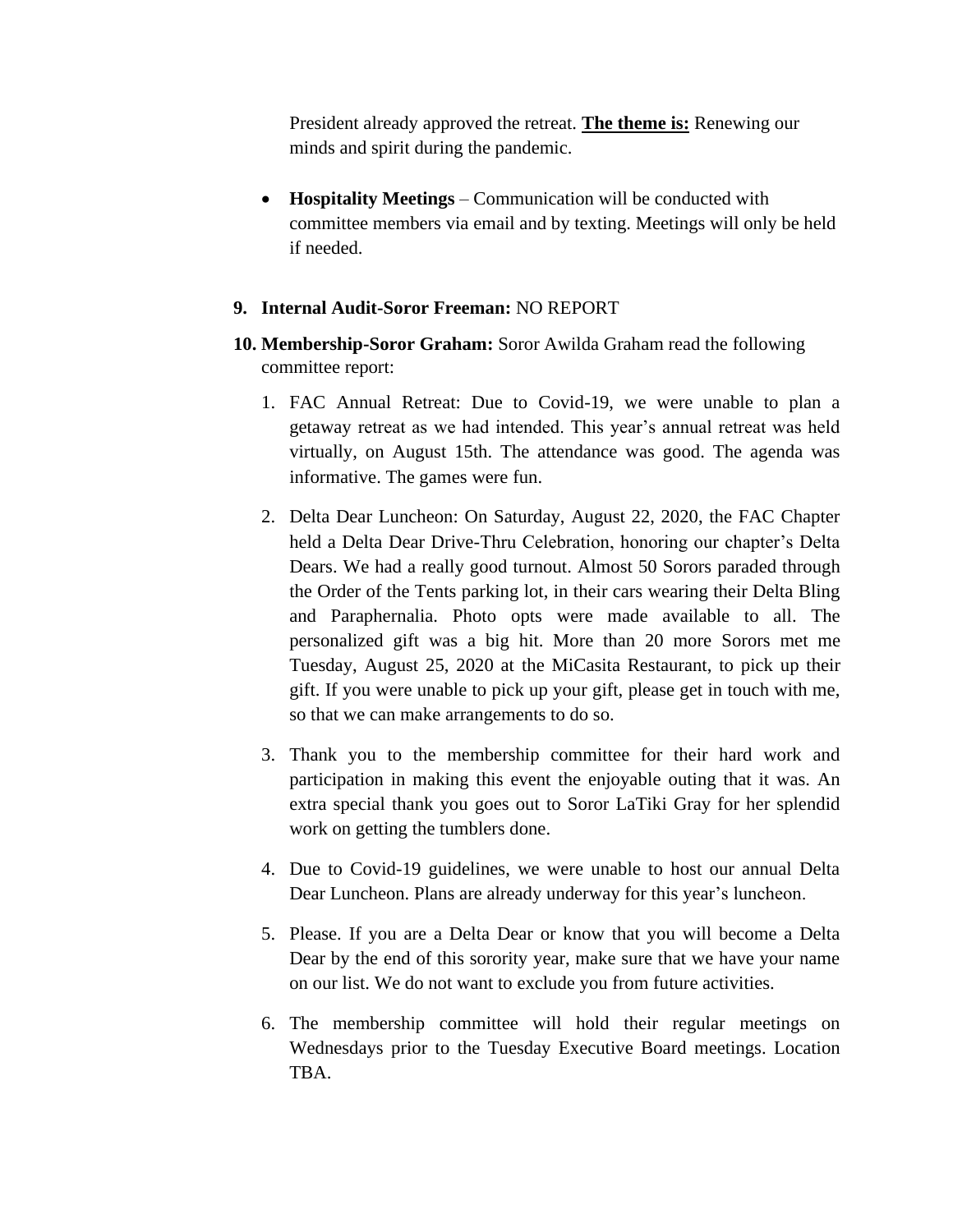#### **11. Pan Hellenic Council-Soror McPherson:** NO REPORT

#### **12. Policies and Procedures-Soror Johnson:** Soror Willie Johnson reported:

The committee is requesting the Elections Committee to review elections section of the P&P for changes needed due to electronic voting and voting virtually during chapter meeting.

\*\*\*It was noted that an Elections Committee needs to be formed.

### **13. Protocol-Soror Miller-Bernard:** Soror Vera Bell reported for the committee:

The committee corresponded via email on August 20, 2020. The committee reporting roster for Executive Board and Chapter Meetings were disseminated. The committee will cover the Nine Jewels throughout the sororal year with other pertinent information. The Jewel Compassion will be presented at the September chapter meeting by Soror Nadine Miller-Bernard. The information for the Pearls of Protocol and newsletter submission will be forthcoming.

The committee will meet on the 2<sup>nd</sup> Monday of each month.

**14. Scholarship-Soror Willis:** Soror Effie Willis reported the following:

The committee corresponded through email.

During the month of June letters were sent to former Jabberwock Participants to inform them of the FAC-Jabberwock Sweetheart Scholarship Award.

A flyer has been created to post on the public section of our website. The flyer, scholarship application and guidelines will be posted by October 1, 2020.

The Committee will review and update guidelines prior to posting.

The committee is in need of a committee email address. \*\*\* Soror Willie Johnson will work with the committee on how to establish one.

**\*\*\*Soror Johnson and Madam President noted at this time that a chair is needed for the Communication Committee. Major duties would include the FACE newsletter, committee and chapter flyers and maintaining the chapter Website. A chair and committee members are of urgent need.**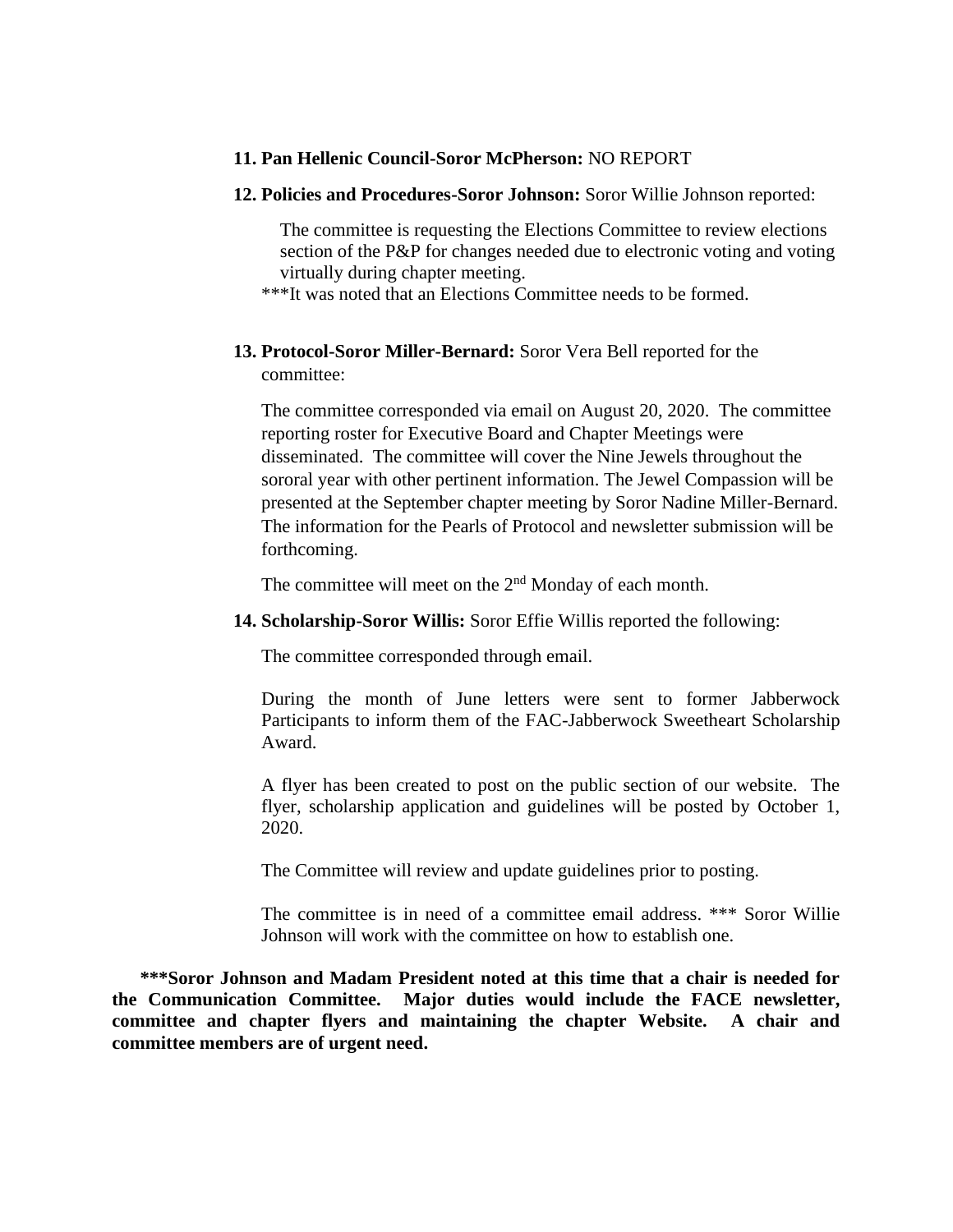## **G. Unfinished Business:** President Debra Figgins

- Thank-you to Soror Awilda Graham and the Membership Committee for a great celebration for the Delta Dears
- No information has been received concerning the Founders Day gifts. Contact has been made with the chair of the event.

# **H. New Business:** President Figgins

## **REGIONALCONFERENCE REPORT**

- The South Atlantic Regional Conference convened on 8/1/2020 via ZOOM. There were no workshops. It was reported the Sorority gave out over \$2,000,000.00 in scholarships, reclaimed 3,539 Sorors, brought in 416 new Sorors, expelled 17 Sorors for hazing. Attendance at the conference was Voting delegate – 141, Alternate Delegate – 128, Nonvoting delegates – 3,489, Past National Presidents – 6, Honorary Members – 1, Board of Directors – 27, Staff  $(Deltas) - 9$ , Staff (Non Deltas) – 7, Total in attendance – 3,806. There are 156 Active Chapters. Collegiate  $-53$  and Alumnae  $-103$ .
- Newly Elected Officers for South Atlantic Region:
- Regional Director Soror Patricia Johnson
- Regional Representative Soror Illana Jamison
- Member National Finance Committee Soror Kimberly Brothers
- Member National Scholarship and Standards Soror Pamela Lewis
- Member National Nominating Committee Soror B. Lisa Downing Hood
- Alumnae Member Regional Nominating Committee Sorors Shenita Cunningham, Joyce Diggs and Janet Lawrence Patten
- Collegiate Member Regional Nominating Committee Soror Erin Belmont
- Chair 2022 Regional Nominating Committee Soror Tarsha Burroughs

# **CONGRATULATIONS**

• The Delta Research and Educational Foundation (DREF) congratulated the Fayetteville Alumnae Chapter on being a recipient of a 2020-21 Community Empowerment Grant to support the Cumberland County Candidate's Fair. The grant award amount is \$1,000.00 and is made possible by the National Program Planning and Development Centennial Fund

• Soror Nadine Miller-Bernard is a graduate of the Delta PEARL initiative.

# **OTHER CONCERNS**

- The vote for Membership Intake will be done during the September Chapter Meeting. Note should be made that ALL activities during the intake process will be virtual. National has stated that information and 'user friendly' tools will be provided. They have not provided that information as of this meeting.
- Soror Fran Grandison inquired about a letter from the chapter to the family of Representative Mary McAllister who passed recently. Madam President and Soror Grandison will work on the letter.

### **I. Announcements**

• National Organization for Women-Women's Equality Day (suffrage program) 8/26/2020-Judge Patricia Timmons-Goodson, speaker (see Fay NOW Facebook for link)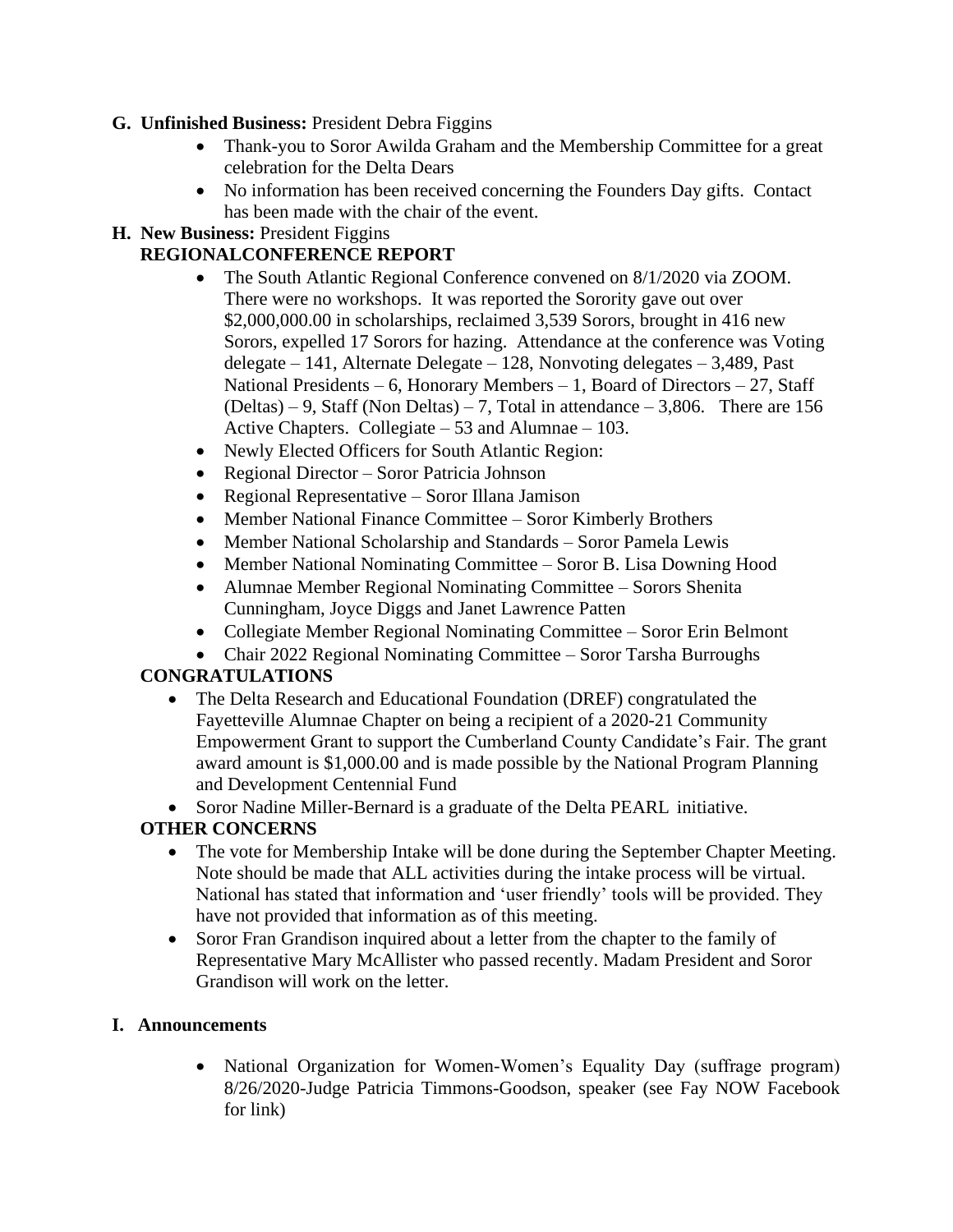- Organization Against Racism/Cumberland County zoom webinar 'Systemic Racism/Structural Racism in Fayetteville
- Absentee ballots will start being sent out on Sept  $4<sup>th</sup>$ . If you complete an absentee ballot, please mail it with two  $(2)$  stamps and 15 days before Nov  $3<sup>rd</sup>$  or hand carry it to the CC Board of Elections (BOE) to be logged in. BOE will send out to every registered voter a list of the 16 early voting sites (Smith Recreation Center is one, so please utilize). **The Board of Elections will NOT BE AN EARY VOTING SITE.**
- Visit <https://www.ncsbe.gov/> voter search link to make sure you are still registered and your precinct voting site if you choose to vote on Election Day; and encourage friends, church members, etc. who have not voted since 2012 to make sure they are still registered. Voting records have been purged, meaning names have been removed. Better safe than sorry.
- Early voting starts Oct. 15-31, 2020. Call the CC BOE [\(910\) 678-7733](https://www.google.com/search?sxsrf=ALeKk005gAw9Z_lZ68UlCf6jH4aivd6uWw%3A1598290907557&ei=2_tDX-HNIdmxytMPxc-3sAk&q=cumberland+county+boe&gs_ssp=eJzj4tZP1zcsSSvJNSxLMWC0UjWosLBMTDI0SjEySU6zME9LSrIyqDCyTDIwNEszSzIwSzFMMTHwEk0uzU1KLcpJzEtRSM4vzSupVEjKTwUATQ0XaA&oq=cumberland+cpunt+boe&gs_lcp=CgZwc3ktYWIQARgAMg0ILhDHARCvARANEJMCMgoILhDHARCvARANMggIABAIEA0QHjoECAAQRzoNCC4QxwEQrwEQJxCTAjoKCC4QxwEQrwEQJzoECCMQJzoICC4QsQMQgwE6AgguOgoIABCxAxCDARBDOgUIABCxAzoLCC4QsQMQxwEQowI6CAgAELEDEIMBOgIIADoICC4QxwEQrwE6BQguELEDOgQIABAKOgcIABAUEIcCOgYIABAWEB46CAgAEAcQChAeOgQIABAeOgQIABANOgYIABANEB46CAgAEA0QChAeOgYIABAHEB5QtaUVWPvZFmCd8BZoAHABeACAAX6IAaQQkgEEMTYuNpgBAKABAaoBB2d3cy13aXrAAQE&sclient=psy-ab) if you have any questions or concerns. They need young poll workers.
- Calling for volunteers to join in door-to-door canvassing 8/28/2020 at Blueberry Place, 150 Blueberry Place and Eastside Green Way, 708 Duggins Street at 10am (starting point at Blueberry Place). Call Soror Meta Coaxum at 910-864-5983 (Soror Coaxum does not use texting)
- If anyone knows of a Black owned daycare center in the Wilmington Road area, please let Soror Coaxum know. She has 100 coloring books with crayons that she can deliver or that person can deliver. Also have yard signs for volunteers to place at high trafficking areas and signs for local businesses, such as barber and beauty salons; nail parlors, etc. Call Soror Meta Coaxum at 910-864-5983 (Soror Coaxum does not use texting).

### **J. Adjournment**

Soror Miranda Monroe moved to adjourn the meeting. Soror Wendy McAdams-Flores gave the second. With no NAY votes, the meeting was adjourned at 7:42 p.m.

Respectfully Submitted

Sharon Smith McNair Recording Secretary